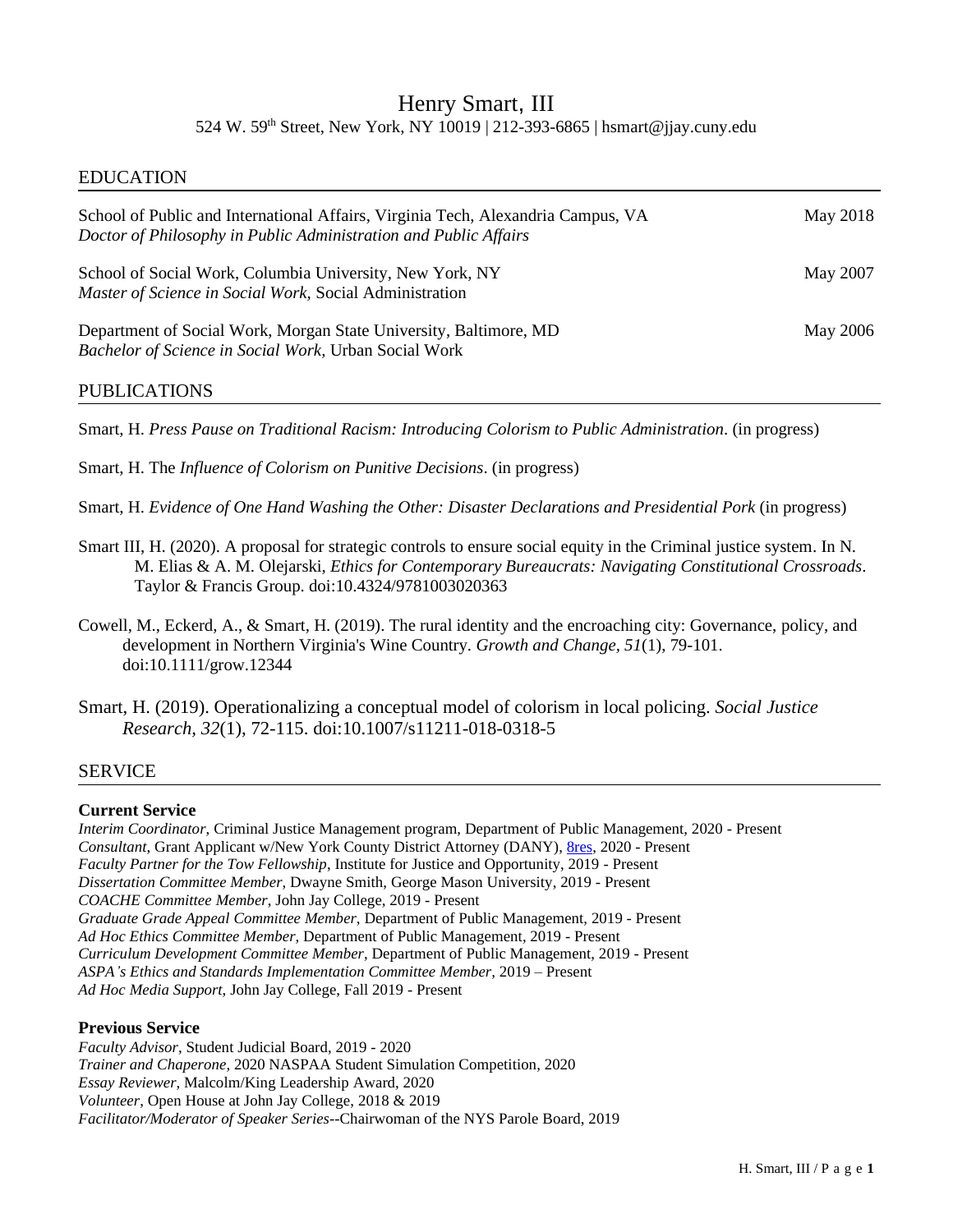| Assistant Professor, John Jay College of Criminal Justice<br>Course(s): Justice Planning and Policy Analysis (PAD 348)<br>Seminar in Justice Administration and Planning (PAD 445)<br>Public Administration (PAD 700)<br>Policy Analysis in Criminal Justice (PAD 730)<br>Policy Advocacy Practicum (PAD 814 & PAD 816)                      | August 2018 - Present     |
|----------------------------------------------------------------------------------------------------------------------------------------------------------------------------------------------------------------------------------------------------------------------------------------------------------------------------------------------|---------------------------|
| PREVIOUS RESEARCH EXPERIENCE                                                                                                                                                                                                                                                                                                                 |                           |
| Research Assistant, Virginia Tech, Alexandria, VA<br>Advisors: Drs. Adam Eckerd, Joe Rees, Patrick Roberts, and Adrienne Edisis<br>Projects: State and local policy agreement, Reaccreditation/self-study of MPA program.<br>Proficiencies: Mixed methods, Atlas.ti, interviewing, project design, Tableau, ArcGIS                           | August 2013 – May 2018    |
| Summer Analyst/Intern, U.S. Government Accountability Office, Washington, DC<br>Supervisor: Wesley Johnson<br>Project: Analysis of physical security of federal buildings located on the National Mall<br>Proficiencies: Policy review, interviewing, protocol development, writing and oral communication                                   | May - August 2016         |
| Summer Research Fellowship, Nat. Assembly of State Art Agencies, Washington, DC<br>Supervisor: Ryan Stubbs<br>Project: The influence of state leadership composition on budgets for state art agencies.<br>Proficiencies: Qualitative and quantitative analysis, STATA, longitudinal analysis, writing                                       | June - September 2015     |
| Membership Research Intern, Meals on Wheels America, Alexandria, VA<br>Supervisor: Dr. Uche Akobundu<br>Project: Quantitative data analysis of membership agencies and webinar training.<br>Proficiencies: STATA, data cleaning, MS Excel, data visualization, quantitative analysis                                                         | October - December 2014   |
| Emerging Scholar, Urban Institute, Washington, DC<br>Supervisor: Dr. Saunji Fyffe<br>Project: Data analysis on the National Center for Charitable Statistics database<br>Proficiencies: SQL, MS PowerPoint and Excel, writing, web research                                                                                                  | May - August 2014         |
| NIMH-COR Scholar, Morgan State University, Baltimore, MD<br>Advisor: Dr. Annette Woodroffe<br>Project: Analyzed 1,216 suicide cases to identify potential risk factors for veterans.<br>Proficiencies: MS Access and Excel, STATA, quantitative analysis, codebooks                                                                          | September 2005 - May 2006 |
| Health Policy Summer Program (HPSP) Intern, Harvard Medical School, Boston, MA<br>Advisors: Drs. David Hemenway, Deborah Azrael, and Matthew Miller<br>Project: Preliminary inquiry of 2001 NVISS data and selected cases of completed suicides.<br>Proficiencies: STATA, quantitative analysis, report writing, data mining, visual stories | June - August 2005        |
| MEDIA CONTRIBUTIONS                                                                                                                                                                                                                                                                                                                          |                           |

- 1. Milwaukee Journal Sentinel (2020). *[Juxtaposition of two videos from Kenosha: A Black man gets shot seven times](https://thebadgerproject.org/2020/07/15/policing-in-wisconsin-room-for-improvement-but-could-be-a-lot-worse/)  [from behind; a white teen with a gun walks past police](https://thebadgerproject.org/2020/07/15/policing-in-wisconsin-room-for-improvement-but-could-be-a-lot-worse/)*.
- 2. The Badger Report (2020). *[Policing in Wisconsin: 'Room for improvement,' but could be a lot worse.](https://thebadgerproject.org/2020/07/15/policing-in-wisconsin-room-for-improvement-but-could-be-a-lot-worse/)*
- 3. Wall Street Journal (2020). *[Police Acts of Empathy Defuse](https://www.wsj.com/articles/police-acts-of-empathy-defuse-some-protest-tension-11591111274) Some Protest Tension*.
- 4. Ami Magazine (2020). *[Policing Gets Reexamined](https://cuny907-my.sharepoint.com/personal/richard_relkin40_login_cuny_edu/_layouts/15/onedrive.aspx?id=%2Fpersonal%2Frichard%5Frelkin40%5Flogin%5Fcuny%5Fedu%2FDocuments%2FShared%20Docs%2FAMI%20Magazine%2C%20June%2010%2C%202020%20%2D%20Closer%20Look%20471%2Epdf&parent=%2Fpersonal%2Frichard%5Frelkin40%5Flogin%5Fcuny%5Fedu%2FDocuments%2FShared%20Docs&originalPath=aHR0cHM6Ly9jdW55OTA3LW15LnNoYXJlcG9pbnQuY29tLzpiOi9nL3BlcnNvbmFsL3JpY2hhcmRfcmVsa2luNDBfbG9naW5fY3VueV9lZHUvRVFvRE9RWlI2RmhCcnFRaEhqUHc4VklCVmpuLW1BSWNFRWwzaXFhOGpVbWhSdz9ydGltZT04NTVQWmx4WTJFZw)*.
- *5.* Time (2019). *[The Correct Decision.' NYPD Fires Daniel Pantaleo, Officer Involved in Eric Garner Chokehold](https://time.com/5655525/eric-garner-daniel-pantaleo-fired-decision)*  a. *[Death](https://time.com/5655525/eric-garner-daniel-pantaleo-fired-decision)*.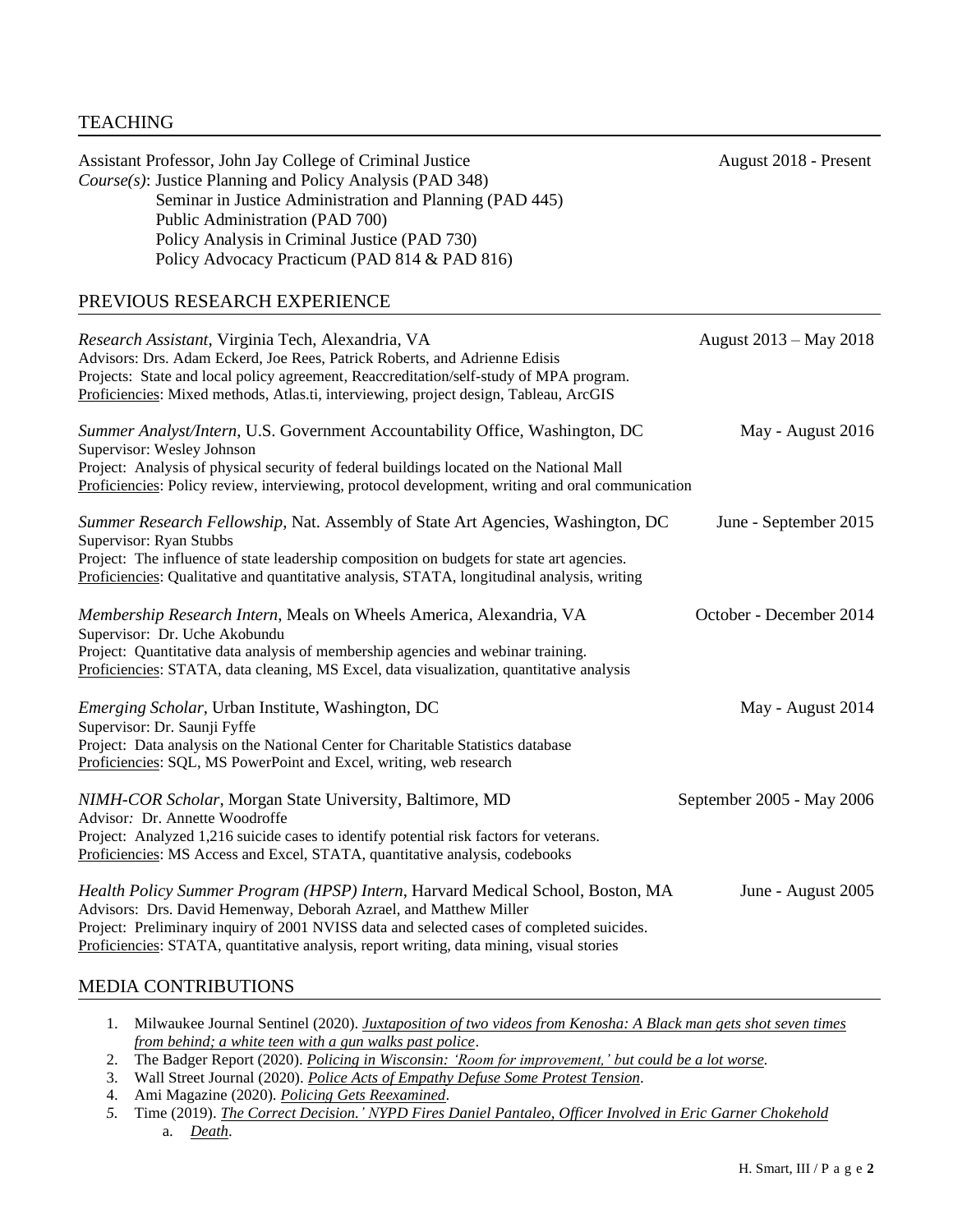- 6. CBS New York (2019). *[Eric Garner Case: While Family Praises Pantaleo](https://newyork.cbslocal.com/2019/08/19/eric-garner-aftermath-family-pantaleo-police-union/) Decision, Police Union Blasts Move As ['Absolutely Embarrassing'](https://newyork.cbslocal.com/2019/08/19/eric-garner-aftermath-family-pantaleo-police-union/)*.
- 7. CBS New York (2019). *[Expert Talks on Termination of Officer Daniel Pantaleo from NYPD](https://youtu.be/6W9wLeTcbis)*.

## PRESENTATIONS & CONFERENCES (abbreviated)

Ī

Smart, H. *Court Decisions Behind the Veil of Ignorance* (September 2019). Conference paper at the 2019 European Group for Public Administration Conference, Belfast, UK.

Smart, H. *Operationalizing a Conceptual Model of Colorism in Local Policing* (July 2019). Oral presentation with Chair duties at the 5th International Conference on Computational Social Science – IC2S2, Amsterdam, NE.

Smart, H. *Crude Data Collection: A Proposal to Address the Inertial Implementation of Social Equity* (June 2019). Conference paper at the Social Equity Leadership Conference 2019, Newark, NJ.

Smart, H. *Introducing Colorism to Public Administration* (June 2018). Conference Paper at the 2018 Public Administration Theory Network Conference, Cleveland, OH.

Smart, H. *[A Proof of Concept: An Agent-Based Model of Colorism within an Organizational Context](https://www.youtube.com/watch?v=-jNYo-pBQGQ)* (April 2018). Invited speaker at the Center for Social Complexity at George Mason University, Fairfax, VA.

Smart, H. *An Agent-Based Model of Local Policing and Colorism: The Policy Option of Aggressive Dilution Shows Promise* (August 2017). Conference paper at the 2017 European Group for Public Administration, Milan, IT.

Smart, H. *An Agent-Based Model of Colorism and Local Policing Revisited: Insights on How We Theorize and Manage Our Response to Skin Color Bias* (June 2017). Conference paper at the Law and Society International Conference 2017, Mexico City, MX.

Smart, H. *An Agent-Based Model of Colorism and Local Policing: Insights on How We Theorize and Manage Our Response to Skin Color Bias* (June 2017). Conference Paper at the [Public Management Research](https://www.pmrc2017.com/concurrent-panels-list-2) Conference 2017, Washington, DC.

Smart, H. *The Potential Use of Agent-Based Modeling to Enhance GAO Recommendations: The Case of Implicit Bias (Colorism) and Local Policing* (June 2017). Invited speaker at the U.S. Government Accountability Office, Washington, DC.

Smart, H. An *Agent-Based Model of Local Policing and Colorism: Exploring Potential Policy Responses to Skin Color Discrimination* (March 2017). Conference paper at the American Society for Public Administration's (ASPA) Annual Conference, Atlanta, GA.

Cowell, M., **Smart, H**., Eckerd, A., and C. Tacey. *[Regimes at the Fringe: Governance and Development in](http://goo.gl/IFac6m)  [Northern Virginia's Wine Country](http://goo.gl/IFac6m)* (September 2016). iPoster presentation at the 2016 American Political Science Association (APSA) Annual Meeting, Philadelphia, PA.

Smart, H., Castillo, R., and L. Daniels. *Racial Equity Conference* (April 2016). Section Moderator for *The Intersectionality of Colorism, Labels and Identity - Its Implications on Organizational Effectiveness* at the *[Linking](http://www.cpe.vt.edu/rsew/)  [the Silos of Racial Equity Work Conference](http://www.cpe.vt.edu/rsew/)*, Arlington, VA.

Smart, H. *Criminal Justice Panel* (April 2016). Discussant at the 2016 the Association for Public Policy Analysis and Management (APPAM) Regional Student Conference, Arlington, VA.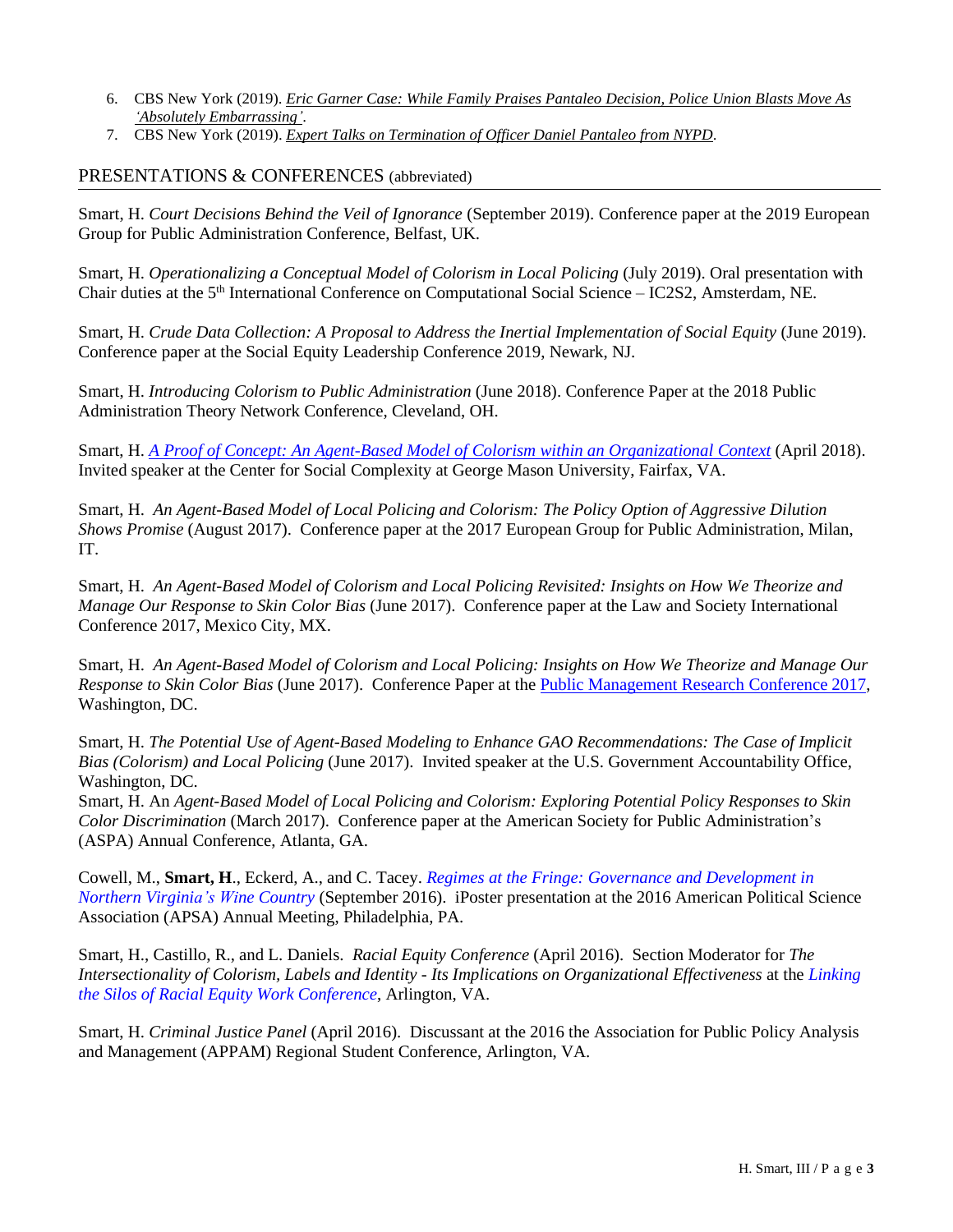Smart, H., Cowell, M., Eckerd, A., and C. Tacey. *No Wine for Me, Please: The Influence of Risk Perception on*  Local Policy (March 2016). Oral presentation at Virginia Tech's 32<sup>nd</sup> Annual Graduate Student Assembly Research Symposium & Exposition, Blacksburg, VA.

Smart, H. *Money, Power, Motives: Factors that Influence Disaster Declarations* (November 2015). Conference paper at the Association for Public Policy Analysis and Management (APPAM) 2015 Fall Research Conference, Miami, FL.

Smart, H. *Utilizing Geospatial Technology to Develop Strategic Public-Private Partnerships* (April 2015). Oral presentation (panelist) at the National Forum for Black Public Administrators (NFBPA), Tampa, FL.

Smart, H. *Potential Risk Factors for Completed Suicides Among Military Veterans* (April 2006). Oral presentation at the 39th American Association of Suicidology Annual Conference, Seattle, WA.

Smart, H. *Completed Suicides Among Military Veterans* (February 2006). Oral presentation at the 2006 Military Suicide Prevention Conference, Hollywood, FL.

# **COMMENTARY**

٦

Smart, H. *Untie Your Hands for Freddie Gray and Others Like Him* (April 2015). An entry for the American Society for Public Administration's blog, [https://aspanational.wordpress.com/2015/04/30/untie-your-hands-for](https://aspanational.wordpress.com/2015/04/30/untie-your-hands-for-freddie-gray-and-others-like-him)[freddie-gray-and-others-like-him.](https://aspanational.wordpress.com/2015/04/30/untie-your-hands-for-freddie-gray-and-others-like-him)

Smart, H. *SNAP 2016 and Beyond: As We Prepare This Table…for All of Us* (January 2015). An entry for the American Society for Public Administration's blog, [https://aspanational.wordpress.com/2015/01/29/snap-2016-and](https://aspanational.wordpress.com/2015/01/29/snap-2016-and-beyond-as-we-prepare-this-tablefor-all-of-us)[beyond-as-we-prepare-this-tablefor-all-of-us.](https://aspanational.wordpress.com/2015/01/29/snap-2016-and-beyond-as-we-prepare-this-tablefor-all-of-us)

Smart, H. *American In Waiting: The Disconnect between the Definition and the Doing* (October 2014). An entry for the American Society for Public Administration's blog,<https://aspanational.wordpress.com/2014/10/30/> [american-in-waiting-the-disconnect-between-the-definition-and-the-doing.](https://aspanational.wordpress.com/2014/10/30/)

Smart, H. *[Quality care for veterans: Can the nonprofit sector save the day?](http://blog.metrotrends.org/2014/07/quality-care-veterans-nonprofit-sector-save-day/)* (July 2014). An entry for the Urban Institute's blog, [http://blog.metrotrends.org/2014/07/quality-care-veterans-nonprofit-sector-save-day.](http://blog.metrotrends.org/2014/07/quality-care-veterans-nonprofit-sector-save-day)

### GRANTS

٦

Research Grant (Seed Funding), \$1,998 Sponsor: Office for the Advancement of Research, John Jay College of Criminal Justice Project Title: *A Pilot Study: The Colorism Project* Project Dates: October 2019 – March 2020 Role: Principal Investigator Status: Awarded

Research Grant, \$65,961 Sponsor: Russell Sage Foundation Project Title: *The Colorism Project* Project Dates: May 2020 – May 2021 Role: Principal Investigator Status: Applied, denied.